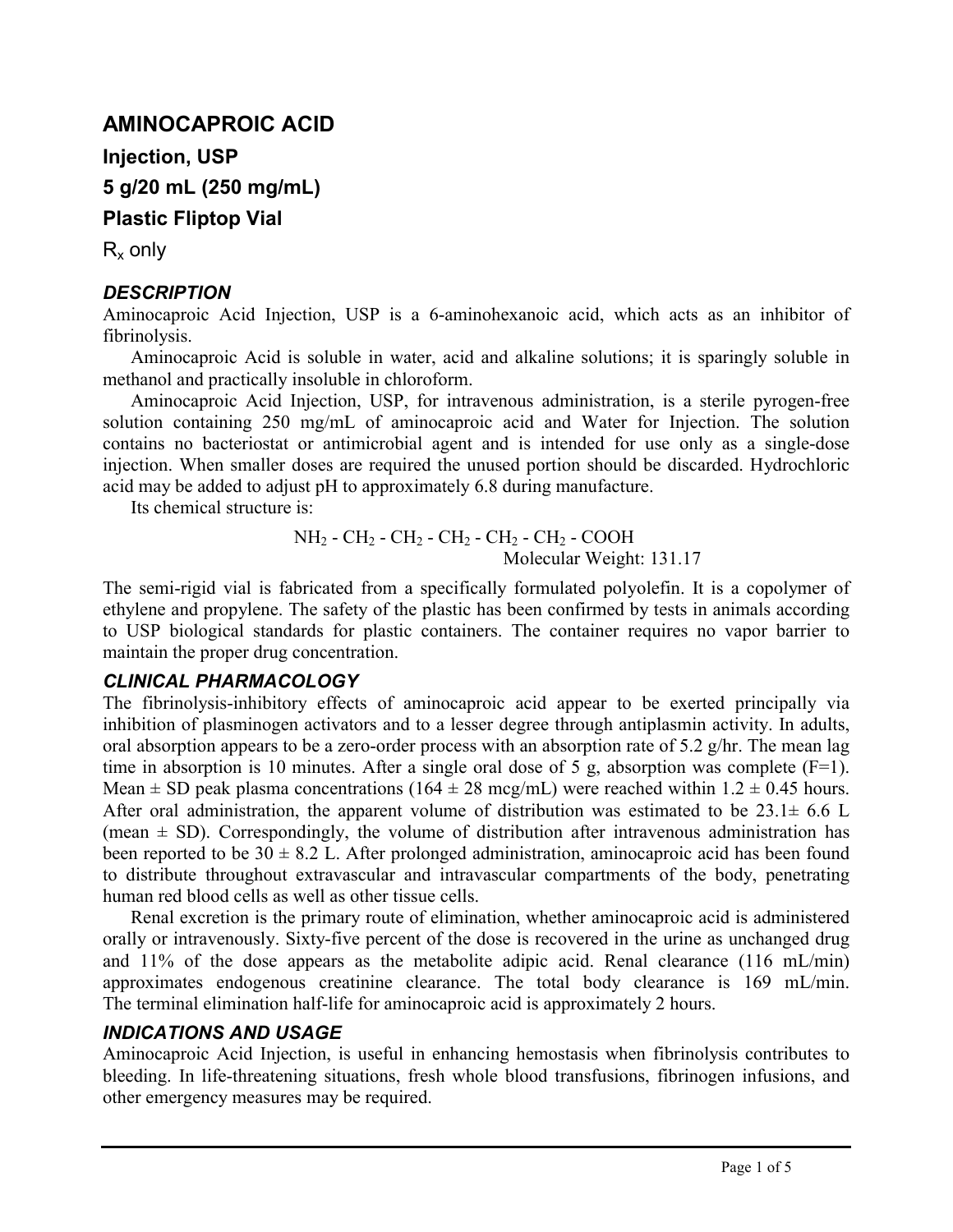Fibrinolytic bleeding may frequently be associated with surgical complications following heart surgery (with or without cardiac bypass procedures), and portacaval shunt; hematological disorders such as aplastic anemia; acute and life-threatening abruptio placentae; hepatic cirrhosis; and neoplastic disease such as carcinoma of the prostate, lung, stomach, and cervix.

Urinary fibrinolysis, usually a normal physiological phenomenon, may frequently be associated with life-threatening complications following severe trauma, anoxia, and shock. Symptomatic of such complications is surgical hematuria (following prostatectomy and nephrectomy) or nonsurgical hematuria (accompanying polycystic or neoplastic diseases of the genitourinary system). (See **WARNINGS**.)

## *CONTRAINDICATIONS*

Aminocaproic acid should not be used when there is evidence of an active intravascular clotting process.

When there is uncertainty as to whether the cause of bleeding is primary fibrinolysis or disseminated intravascular coagulation (DIC), this distinction must be made before administering Aminocaproic Acid Injection.

The following tests can be applied to differentiate the two conditions:

- ∙ Platelet count is usually decreased in DIC but normal in primary fibrinolysis.
- ∙ Protamine paracoagulation test is positive in DIC; a precipitate forms when protamine sulfate is dropped into citrated plasma. The test is negative in the presence of primary fibrinolysis.
- ∙ The euglobulin clot lysis test is abnormal in primary fibrinolysis but normal in DIC.

Aminocaproic Acid Injection must not be used in the presence of DIC without concomitant heparin.

# *WARNINGS*

In patients with upper urinary tract bleeding, aminocaproic acid administration has been known to cause intrarenal obstruction in the form of glomerular capillary thrombosis or clots in the renal pelvis and ureters. For this reason, Aminocaproic Acid Injection, USP should not be used in hematuria of upper urinary tract origin, unless the possible benefits outweigh the risk.

Subendocardial hemorrhages have been observed in dogs given intravenous infusions of 0.2 times the maximum human therapeutic dose of aminocaproic acid and in monkeys given 8 times the maximum human therapeutic dose of aminocaproic acid.

Fatty degeneration of the myocardium has been reported in dogs given intravenous doses of aminocaproic acid at 0.8 to 3.3 times the maximum human therapeutic dose and in monkeys given intravenous doses of aminocaproic acid at 6 times the maximum human therapeutic dose.

Rarely, skeletal muscle weakness with necrosis of muscle fibers has been reported following prolonged administration. Clinical presentation may range from mild myalgias with weakness and fatigue to a severe proximal myopathy with rhabdomyolysis, myoglobinuria, and acute renal failure. Muscle enzymes, especially creatine phosphokinase (CPK) are elevated. CPK levels should be monitored in patients on long-term therapy. Aminocaproic Acid Injection administration should be stopped if a rise in CPK is noted. Resolution follows discontinuation of Aminocaproic Acid Injection; however, the syndrome may recur if Aminocaproic Acid Injection is restarted.

The possibility of cardiac muscle damage should also be considered when skeletal myopathy occurs. One case of *cardiac* and *hepatic lesions* observed in man has been reported. The patient received 2 g of aminocaproic acid every 6 hours for a total dose of 26 g. Death was due to continued cerebrovascular hemorrhage. Necrotic changes in the heart and liver were noted at autopsy.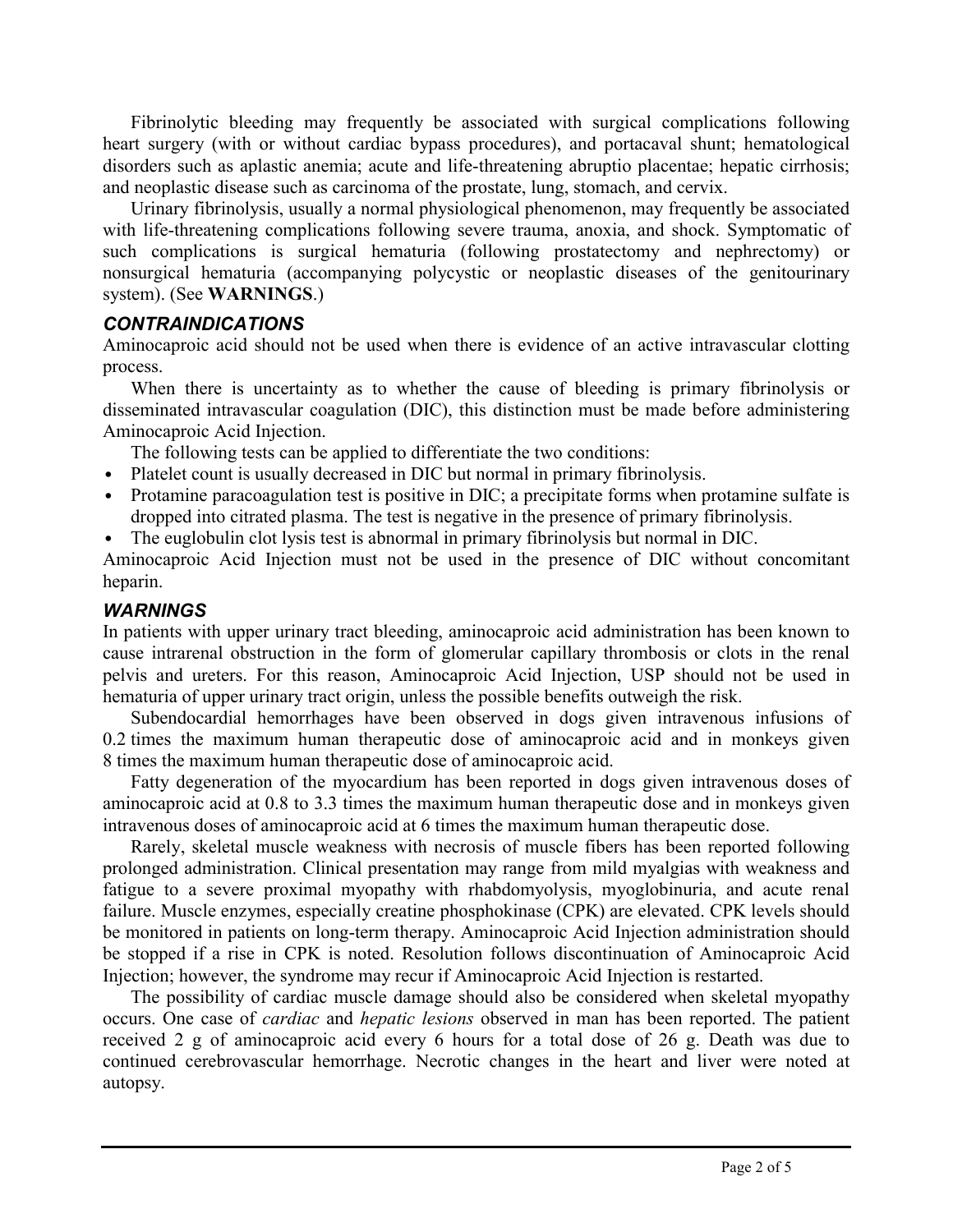# *PRECAUTIONS*

#### **General**

Aminocaproic Acid Injection, inhibits both the action of plasminogen activators and to a lesser degree, plasmin activity. The drug should NOT be administered without a definite diagnosis and/or laboratory finding indicative of hyperfibrinolysis (hyperplasminemia).\*

Rapid intravenous administration of the drug should be avoided since this may induce hypotension, bradycardia, and/or arrhythmia.

Inhibition of fibrinolysis by aminocaproic acid may theoretically result in clotting or thrombosis. However, there is no definite evidence that administration of aminocaproic acid has been responsible for the few reported cases of intravascular clotting which followed this treatment. Rather, it appears that such intravascular clotting was most likely due to the patient's pre-existing clinical condition, e.g., the presence of DIC. It has been postulated that extravascular clots formed *in vivo* may not undergo spontaneous lysis as do normal clots.

Reports have appeared in the literature of an increased incidence of certain neurological deficits such as hydrocephalus, cerebral ischemia, or cerebral vasospasm associated with the use of antifibrinolytic agents in the treatment of subarachnoid hemorrhage (SAH). All of these events have also been described as part of the natural course of SAH, or as a consequence of diagnostic procedures such as angiography. Drug relatedness remains unclear.

Thrombophlebitis, a possibility with all intravenous therapy, should be guarded against by strict attention to the proper insertion of the needle and the fixing of its position.

Epsilon-aminocaproic acid should not be administered with Factor IX Complex concentrates or Anti-Inhibitor Coagulant concentrates, as the risk of thrombosis may be increased.

### **Laboratory Tests**

The use of Aminocaproic Acid Injection, USP should be accompanied by tests designed to determine the amount of fibrinolysis present. There are presently available: (a) general tests such as those for the determination of the lysis of a clot of blood or plasma; and (b) more specific tests for the study of various phases of fibrinolytic mechanisms. These latter tests include both semiquantitative and quantitative techniques for the determination of profibrinolysin, fibrinolysin, and antifibrinolysin.

### **Drug Laboratory Test Interactions**

Prolongation of the template bleeding time has been reported during continuous intravenous infusion of Aminocaproic Acid Injection at dosages exceeding 24 g/day. Platelet function studies in these patients have not demonstrated any significant platelet dysfunction. However, *in vitro* studies have shown that at high concentrations (7.4 mMol/L or 0.97 mg/mL and greater) EACA inhibits ADP and collagen-induced platelet aggregation, the release of ATP and serotonin, and the binding of fibrinogen to the platelets in a concentration-response manner. Following a 10 g bolus of Aminocaproic Acid Injection, transient peak plasma concentrations of 4.6 mMol/L or 0.60 mg/mL have been obtained. The concentration of aminocaproic acid necessary to maintain inhibition of fibrinolysis is 0.99 mMol/L or 0.13 mg/mL. Administration of a 5 g bolus followed by 1 to 1.25 g/hr should achieve and sustain plasma levels of 0.13 mg/mL. Thus, concentrations which have been obtained *in vivo* clinically in patients with normal renal function are considerably lower than the *in vitro* concentrations found to induce abnormalities in platelet function tests. However, higher plasma concentrations of aminocaproic acid may occur in patients with severe renal failure.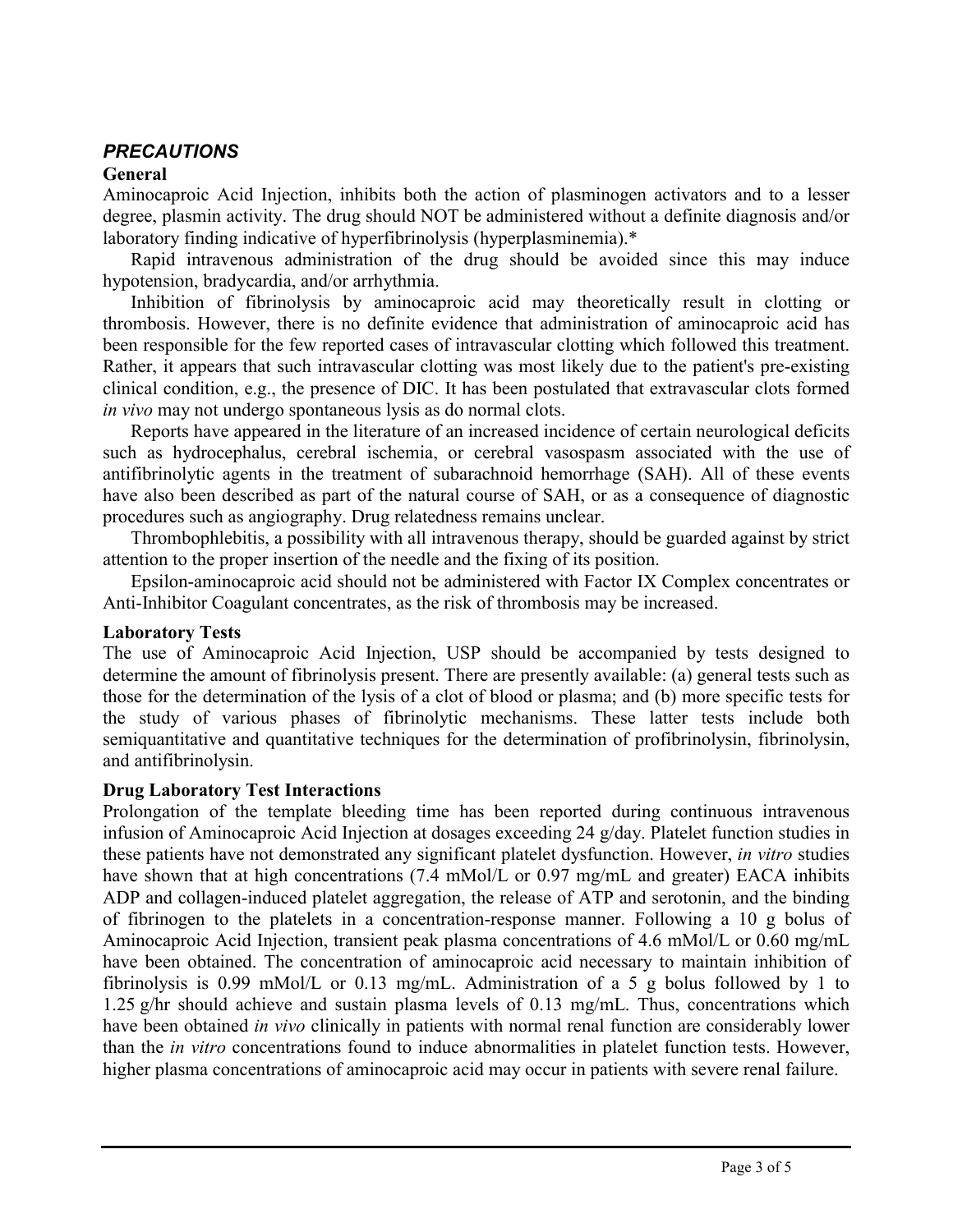## **Carcinogenesis, Mutagenesis, Impairment of Fertility**

Long-term studies in animals to evaluate the carcinogenic potential of aminocaproic acid and studies to evaluate its mutagenic potential have not been conducted. Dietary administration of an equivalent of the maximum human therapeutic dose of aminocaproic acid to rats of both sexes impaired fertility as evidenced by decreased implantations, litter sizes and number of pups born.

#### **Pregnancy**

Animal reproduction studies have not been conducted with aminocaproic acid. It is also not known whether aminocaproic acid can cause fetal harm when administered to a pregnant woman or can affect reproduction capacity. Aminocaproic Acid Injection should be given to a pregnant woman only if clearly needed.

#### **Nursing Mothers**

It is not known whether this drug is excreted in human milk. Because many drugs are excreted in human milk, caution should be exercised when aminocaproic acid is administered to a nursing woman.

### **Pediatric Use**

Safety and effectiveness in pediatric patients have not been established.

## *ADVERSE REACTIONS*

Aminocaproic Acid Injection is generally well tolerated. The following adverse experiences have been reported:

General: Edema, headache, malaise.

Hypersensitivity Reactions: Allergic and anaphylactoid reactions, anaphylaxis.

Local Reactions: Injection site reactions, pain and necrosis.

Cardiovascular: Bradycardia, hypotension, peripheral ischemia, thrombosis.

Gastrointestinal: Abdominal pain, diarrhea, nausea, vomiting.

Hematologic: Agranulocytosis, coagulation disorder, leukopenia, thrombocytopenia.

Musculoskeletal: CPK increased, muscle weakness, myalgia, myopathy (see **WARNINGS**), myositis, rhabdomyolysis.

Neurologic: Confusion, convulsions, delirium, dizziness, hallucinations, intracranial hypertension, stroke, syncope.

Respiratory: Dyspnea, nasal congestion, pulmonary embolism.

Skin: Pruritus, rash.

Special Senses: Tinnitus, vision decreased, watery eyes.

Urogenital: BUN increased, renal failure. There have been some reports of dry ejaculation during the period of Aminocaproic Acid Injection treatment. These have been reported to date only in hemophilia patients who received the drug after undergoing dental surgical procedures. However, this symptom resolved in all patients within 24 to 48 hours of completion of therapy.

# *OVERDOSAGE*

A few cases of acute overdosage with Aminocaproic Acid Injection administered intravenously have been reported. The effects have ranged from no reaction to transient hypotension to severe acute renal failure leading to death. One patient with a history of brain tumor and seizures experienced seizures after receiving an 8 gram bolus injection of Aminocaproic Acid Injection. The single dose of Aminocaproic Acid Injection causing symptoms of overdosage or considered to be life-threatening is unknown. Patients have tolerated doses as high as 100 grams while acute renal failure has been reported following a dose of 12 grams.